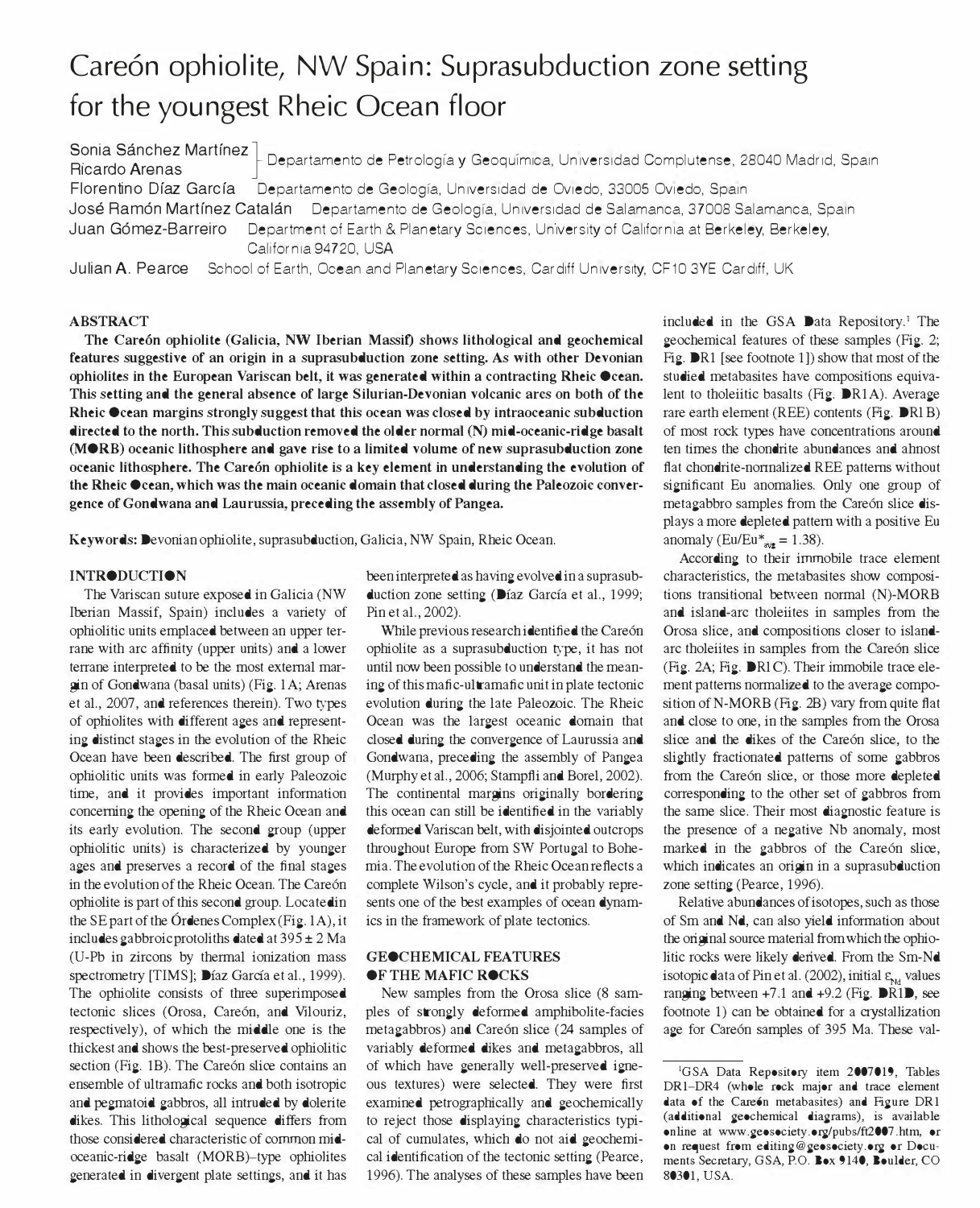



ues are similar to those of the depleted mantle, which implies that these rocks were derived from the depleted mantle reservoir at or about the time of their formation, and are therefore juvenile. The  $\varepsilon_{\text{N}d}$  values for the Careón samples are comparable to those of other Devonian ophiolites of the Variscan suture (e.g., Sleża, Beja-Acebuches), indicating a possible common origin.

# **OPHIOLITESAND OTHER KEY ELEMENTS IN THE EUROPEAN VARISCANBELT**

Ophiolites with a true oceanic origin are uncommon in the European Variscan belt. Apart from the Careón ophiolite, this group includes the Ślęża (Bohemian Massif; Dubińska et al., 2004), Lizard (Cornwall; Nutman et al., 2001) and, probably, Beja-Acebuches (SW Iberia; Castro et al., 1996) ophiolites. The oceanic sections of these ophiolites developed around the Silurian-Devonian boundary. Therefore, it can be concluded that the more common ophiolites preserved in the Variscan belt were generated shortly before the closure of the Rheic Ocean, and, hence, they are key markers also elucidating the tectonic setting of this closure and the stages leading to the collision between Laurussia and Gondwana.

Other allochthonous units including mafic rocks have been described as ophiolites in the European Variscan belt, but we believe they are best interpreted as arc-related units. They include mafic and ultramafic rocks alternating with abundant metasediments and even with large bodies of acid igneous rocks. Most, or all, of these units have protolith ages in the Cambrian or at the Cambrian-Ordovician boundary, and they have been subjected to high-pressure  $(P)$  and high-temperature  $(T)$  metamorphism dated as Late Silurian (425-410 Ma by U-Pb and <sup>40</sup>Ar/<sup>39</sup>Ar; Fernández Suárez et al., 2007; Gómez Barreiro et al., 2006). Apart from the upper allochthonous units in NW Iberia (Fig. 1A), the high- $P$  and high- $T$  units described in the French Massif Central, and other units in the Bohemian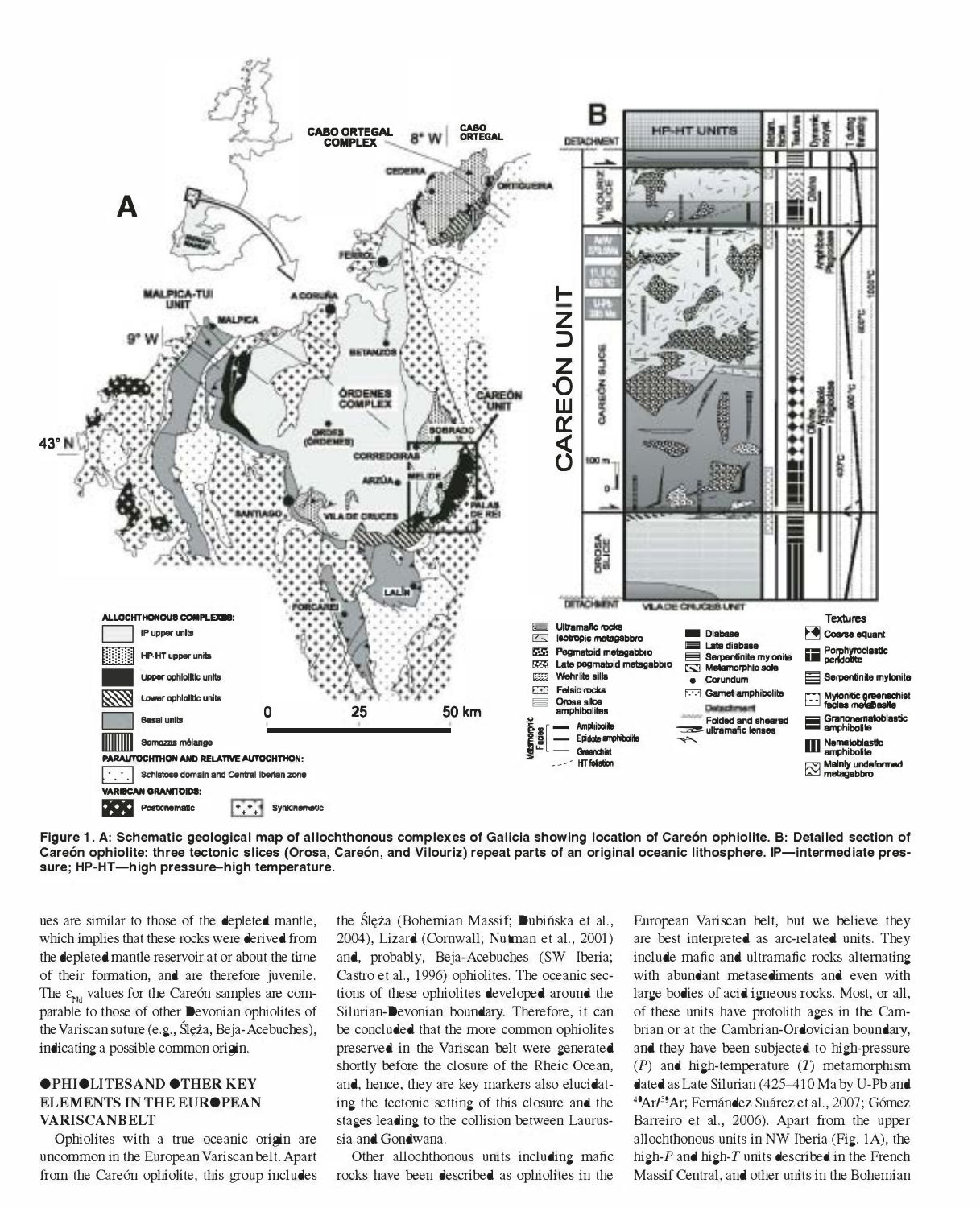

Figure 2. A: Th-Hf-Ta diagram (Wood, 1980) for most representative metabasites of Careón ophiolite. B: Normal-mid-oceanic-ridge-basalt-normalized trace element patterns of the average composition of each type of metabasite; normalizing values are from Pearce (1996). C: Paleogeographic reconstruction of Rheic domain at Silurian-Devonian boundary (modified after Stampfli and Borel, 2002), showing generation of new oceanic lithosphere associated with intra-oceanic subduction directed to the north.

Massif, such as the Góry Sowie and Mariánské Lázně Massifs (Winchester et al., 2002a, and references therein), can be also included in this group. All these arc-related units have been interpreted as forming part of an individual terrane distinguishable from Avalon, which rifted from Gondwana in the Early Ordovician during the opening of the Rheic Ocean and finally accreted to the southern margin of Laurussia (Gómez Barreiro et al., 2007). Accordingly, this accretion can be dated as Silurian; it was coeval with the high- $P$  and high- $T$  metamorphism characteristic of these units, and probably occurred just before the beginning of contraction in the Rheic Ocean. Other ophiolitic units described in the European Variscan belt, such as the Letovice-Rehberg ophiolites (Höck et al., 1997), have uncertain chronology, but they also show clear arc affinities, with abundant acid and intermediate rocks that allow their distinction from the true oceanic ophiolites that developed in the Silurian-Devonian limit.

It is pertinent to point out that the first Variscan deformation in the most external margin of Gondwanahas been dated at 365–370 Main the basal units of the NW Iberian Massif (Rodríguez et al., 2003). This event was contemporary with high- $P$  and low- to intermediate- $T$ metamorphism, frequently into the blueschist facies with glaucophane-bearing mineral assemblages, which was likely generated during subduction toward the north (i.e., below Laurussia and other accreted terranes; Martínez Catalán et al., 1996). The glaucophane-bearing metamorphism can be recognized from the Iberian Massif to the Armorican and Bohemian Massifs, suggesting a long continuity of the Paleozoic subduction affecting the Gondwanan margin. This fact requires that the main oceanic domain, the Rheic Ocean, was closed at around 365–370 Ma (Late Devonian). It is important to stress the existence in the NW Iberian Massif of two separate high-P metamorphice vents with different ages and characteristics, although with a similar tectonic origin, as both are related to subduction events below Laurussia. The older is a Late Silurian subduction event associated with the accretion of an arc-related terrane, and the younger is a Late Devonian subduction affecting the Gondwanan margin.

### **DISCUSSION**

It is generally accepted that the Rheic Ocean began to close during Ludlow times (ca. 420 Ma), after the accretion of Avalonia to Laurussia and the closure of the Iapetus Ocean (Stampfli and Borel, 2002). At the same time, another peri-Gondwanan arc-derived terrane is thought to have accreted to the southern margin of Baltica-Avalonia (Gómez-Barreiro et al., 2007). This arc-derived terrane forms the upper allochthonous units in the NW Iberian Massif, and can be followed across the French Massif Central to the Bohemian Massif (Góry Sowie and Mariánské Lázně Massifs). It is characterized by a high-P, high-T metamorphic event dated at 425-410 Ma

by U-Pb and <sup>40</sup>Ar/<sup>39</sup>Ar (Fernández-Suárez et al., 2007: Gómez-Barreiro et al., 2006), which probably records its accretion to the southern margin of Laurussia (Fig. 2C).

Presently, questions remain as to whether a single (the Rheic Ocean; Linnemann et al., 2004; Murphy et al., 2006) or multiple oceanic domains (Franke, 2000; Winchester et al., 2002b) existed to the south of Avalonia in the Silurian and Devonian. In any case, it seems clear that the southern continental margin originally bordering the Rheic Ocean is presently represented by the Saxo-Thuringia and Ossa-Morena zones of the European Variscan belt. Important arc-related magmatism ca. 360-335 Ma has been studied in the Mid-German Crystalline Rise (Saxo Thuringia zone), where it has been attributed to subduction toward the south (Altherr et al., 1999). The same age and tectonic setting have been suggested for the Late Devonian-Dinantian volcanism described in the French Massif Central (Pin and Paquette, 2002). This subduction directed to the south and the associated magmatism are younger than the first deformation and coeval high-P metamorphism affecting the Gondwanan margin (dated at 365-370 Ma in NW Iberia; Rodríguez et al., 2003). Therefore, they mainly occurred after the closure of the Rheic Ocean and have been interpreted in relation to the opening and later closure of a fore deep basin (Martínez Catalán et al., 1997). The opening and closure of this basin may explain the double vergence of the Variscan belt (Matte, 1991). The south-facing part of the belt shows the oldest tectonothermal evolution and preserves information about the closure of the Rheic Ocean, which would have been coeval with north-directed subduction (Matte, 1991; Martínez Catalán et al., 1997). On the other hand, the north-facing part of the belt is younger, and its development was probably preceded by subduction toward the south and probably also by an important extensional event. The general absence of large Silurian-Devonian volcanic arcs associated with the closure of the Rheic Ocean is also a characteristic of the European margin of Laurussia-Avalon. In this way, the Devonian volcanic rocks described in southern Avalonia in England have been interpreted as originating in an extensional setting (Floyd, 1982), as have voluminous latest Devonian-Visean volcanism described in the continuation of Avalonia in the South Portuguese zone of SW Iberia. So, it can be concluded that neither on the southern margin of Avalonia, nor in the accreted arc-derived terrane is there evidence of a large Late Silurian or Devonian volcanic arc developed from subduction to the north. The same general absence of large Silurian-Devonian volcanic arcs can be concluded for the terranes located in the northern margin of Gondwana, which were finally involved in the Variscan orogeny in Europe